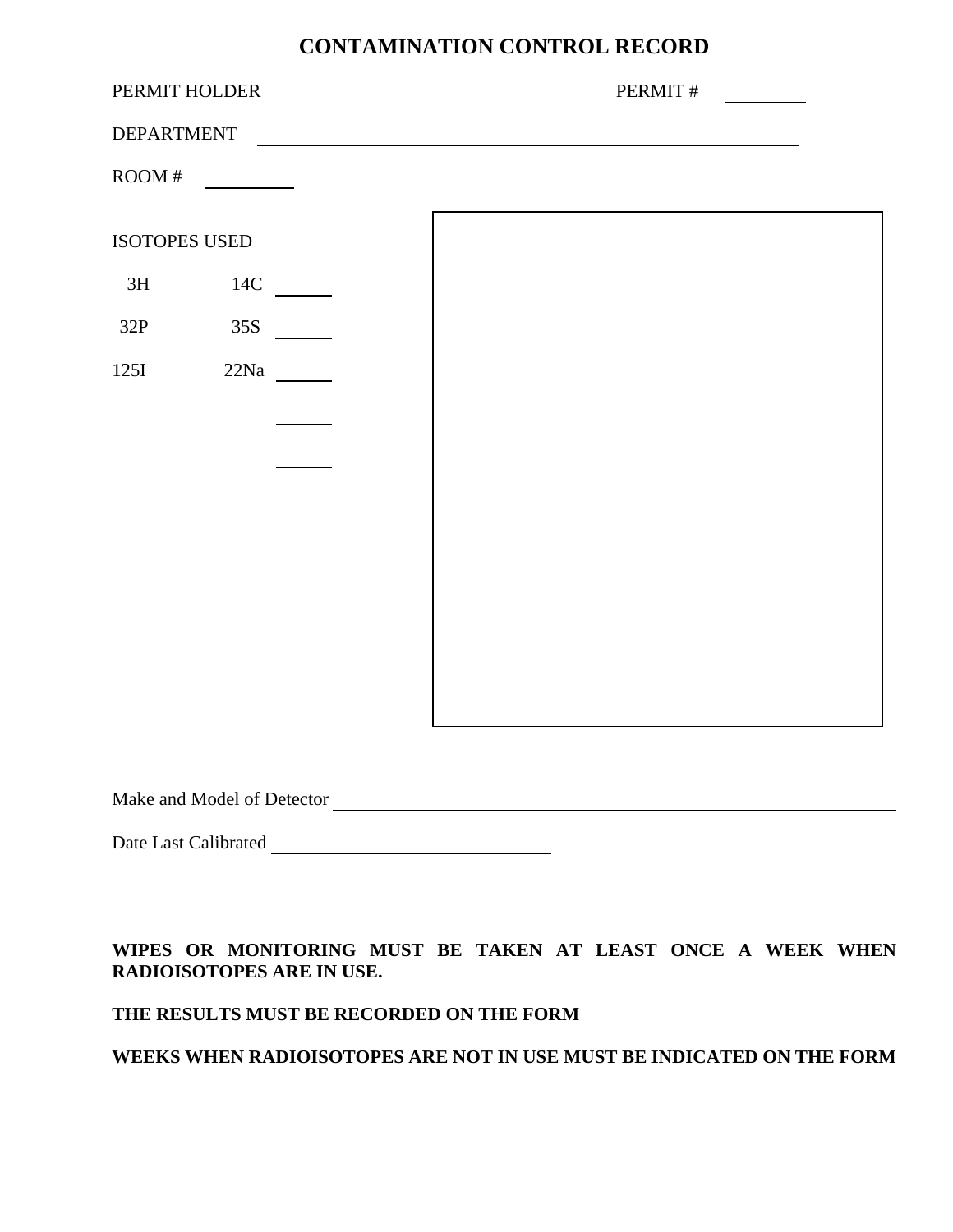| Week Starting <b>Jan 2, 2017</b>                                  |  | Background CPM __________                          |                      | Monitor Date    |
|-------------------------------------------------------------------|--|----------------------------------------------------|----------------------|-----------------|
| LOCATION CPM<br>1<br>$\overline{c}$<br>3<br>4<br>5<br>6           |  | $Bq/cm^2/100 cm^2$                                 | AFTER CLEANUP        | <b>COMMENTS</b> |
| Week Starting Jan 9, 2017                                         |  |                                                    |                      |                 |
| LOCATION CPM<br>$\mathbf 1$<br>$\overline{2}$<br>3<br>4<br>5<br>6 |  | $Bq/cm^2/100 cm^2$                                 | <b>AFTER CLEANUP</b> | <b>COMMENTS</b> |
|                                                                   |  | Week Starting Jan 16, 2017 Background CPM ________ |                      | Monitor Date    |
| LOCATION CPM<br>1<br>$\overline{c}$<br>3<br>4<br>5<br>6           |  | $Bq/cm^2/100 cm^2$                                 | <b>AFTER CLEANUP</b> | <b>COMMENTS</b> |
|                                                                   |  | Week Starting Jan 23, 2017 Background CPM          |                      |                 |
| LOCATION CPM<br>1<br>$\overline{c}$<br>3<br>4<br>5<br>6           |  | $Bq/cm^2/100 cm^2$                                 | <b>AFTER CLEANUP</b> | <b>COMMENTS</b> |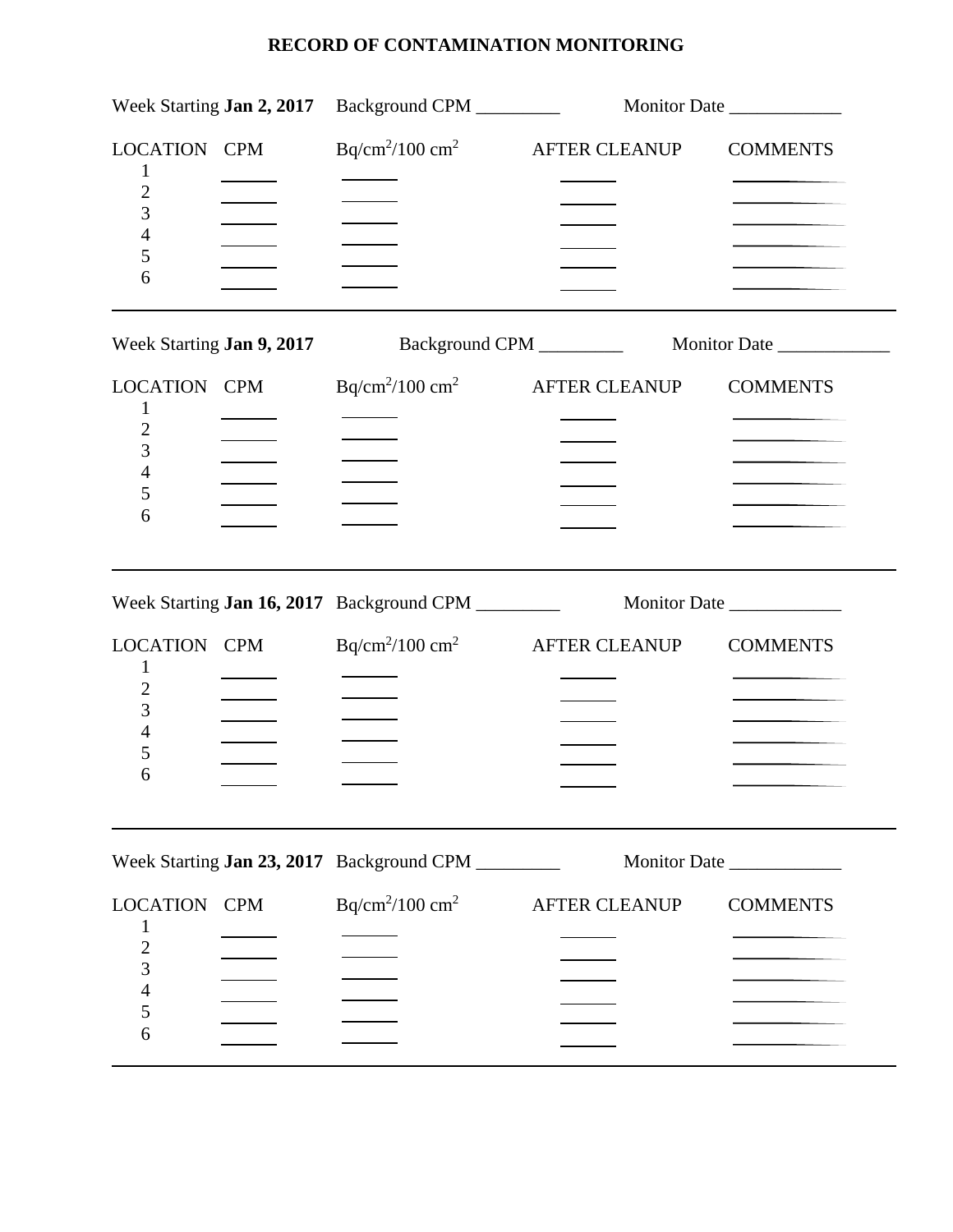|                                                                                | Week Starting Jan 30, 2017 Background CPM          |                      | Monitor Date    |
|--------------------------------------------------------------------------------|----------------------------------------------------|----------------------|-----------------|
| LOCATION CPM<br>1<br>2<br>3<br>4<br>5<br>6                                     | $Bq/cm2/100 cm2$ AFTER CLEANUP                     |                      | <b>COMMENTS</b> |
|                                                                                | Week Starting Feb 6, 2017 Background CPM _________ |                      |                 |
| LOCATION CPM<br>1<br>$\overline{c}$<br>3<br>4<br>5<br>6                        | $Bq/cm^2/100 cm^2$                                 | AFTER CLEANUP        | <b>COMMENTS</b> |
|                                                                                |                                                    |                      |                 |
| LOCATION CPM<br>1<br>2<br>3<br>4<br>5<br>6                                     | $Bq/cm^2/100 cm^2$                                 | <b>AFTER CLEANUP</b> | <b>COMMENTS</b> |
|                                                                                | Week Starting Feb 20, 2017 Background CPM ________ |                      |                 |
| LOCATION CPM<br>1<br>$\overline{c}$<br>3<br>$\overline{\mathcal{L}}$<br>5<br>6 | $Bq/cm^2/100 cm^2$                                 | <b>AFTER CLEANUP</b> | <b>COMMENTS</b> |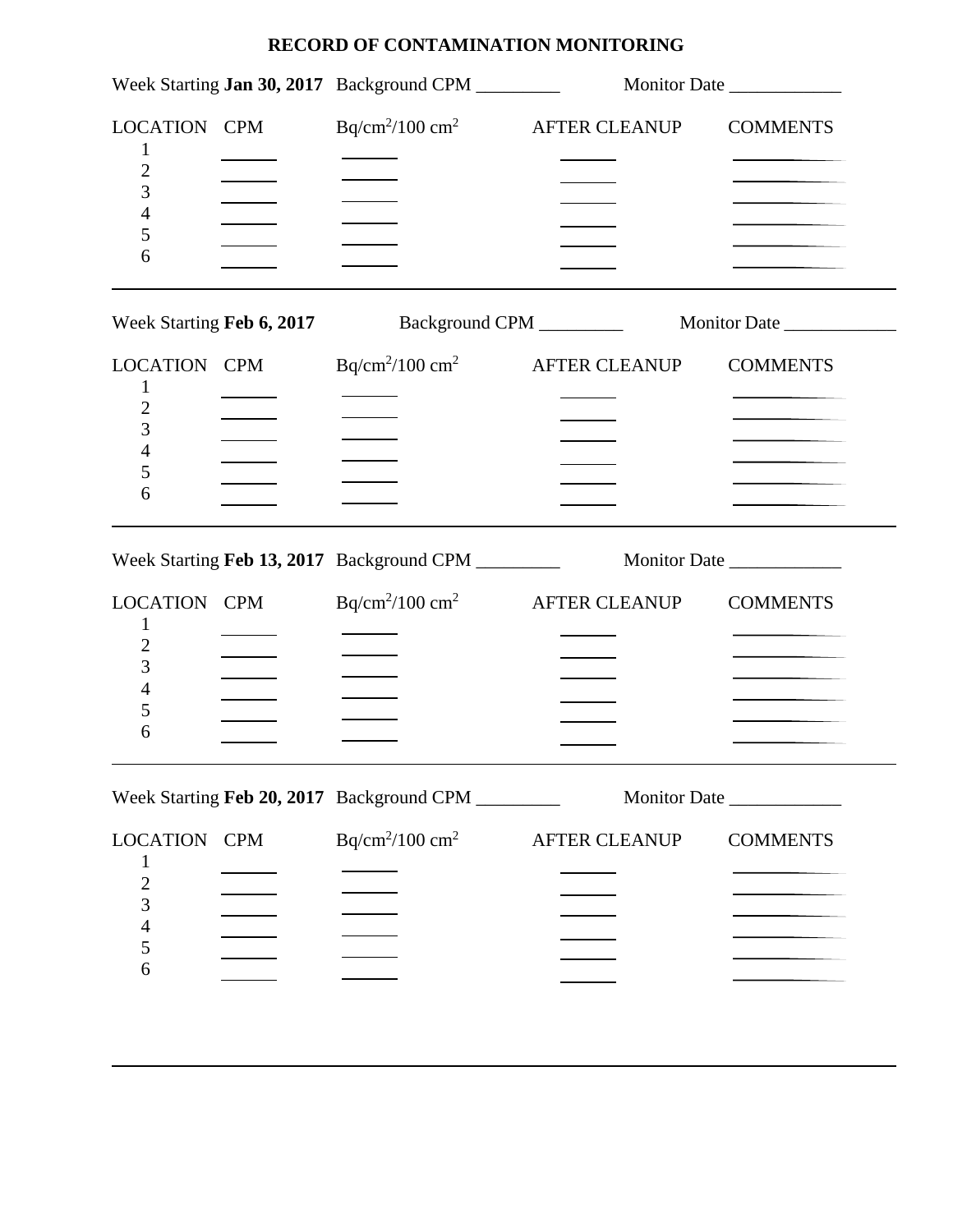|                                                                          | Week Starting Feb 27, 2017 Background CPM                                  |                      | Monitor Date    |
|--------------------------------------------------------------------------|----------------------------------------------------------------------------|----------------------|-----------------|
| LOCATION CPM<br>1<br>$\overline{c}$<br>3<br>4<br>5<br>6                  | $Bq/cm^2/100 cm^2$                                                         | <b>AFTER CLEANUP</b> | <b>COMMENTS</b> |
|                                                                          | Week Starting Mar 6, 2017 Background CPM __________ Monitor Date _________ |                      |                 |
| LOCATION CPM<br>1<br>$\overline{2}$<br>3<br>4<br>5<br>6                  | $Bq/cm^2/100 cm^2$ AFTER CLEANUP                                           |                      | <b>COMMENTS</b> |
|                                                                          | Week Starting Mar 13, 2017 Background CPM _________                        |                      | Monitor Date    |
| LOCATION CPM<br>1<br>$\overline{c}$<br>3<br>4<br>5<br>6                  | $Bq/cm^2/100 cm^2$ AFTER CLEANUP                                           |                      | <b>COMMENTS</b> |
|                                                                          | Week Starting Mar 20, 2017 Background CPM                                  |                      | Monitor Date    |
| LOCATION CPM<br>1<br>$\frac{2}{3}$<br>$\overline{\mathcal{L}}$<br>5<br>6 | $Bq/cm^2/100 cm^2$                                                         | <b>AFTER CLEANUP</b> | <b>COMMENTS</b> |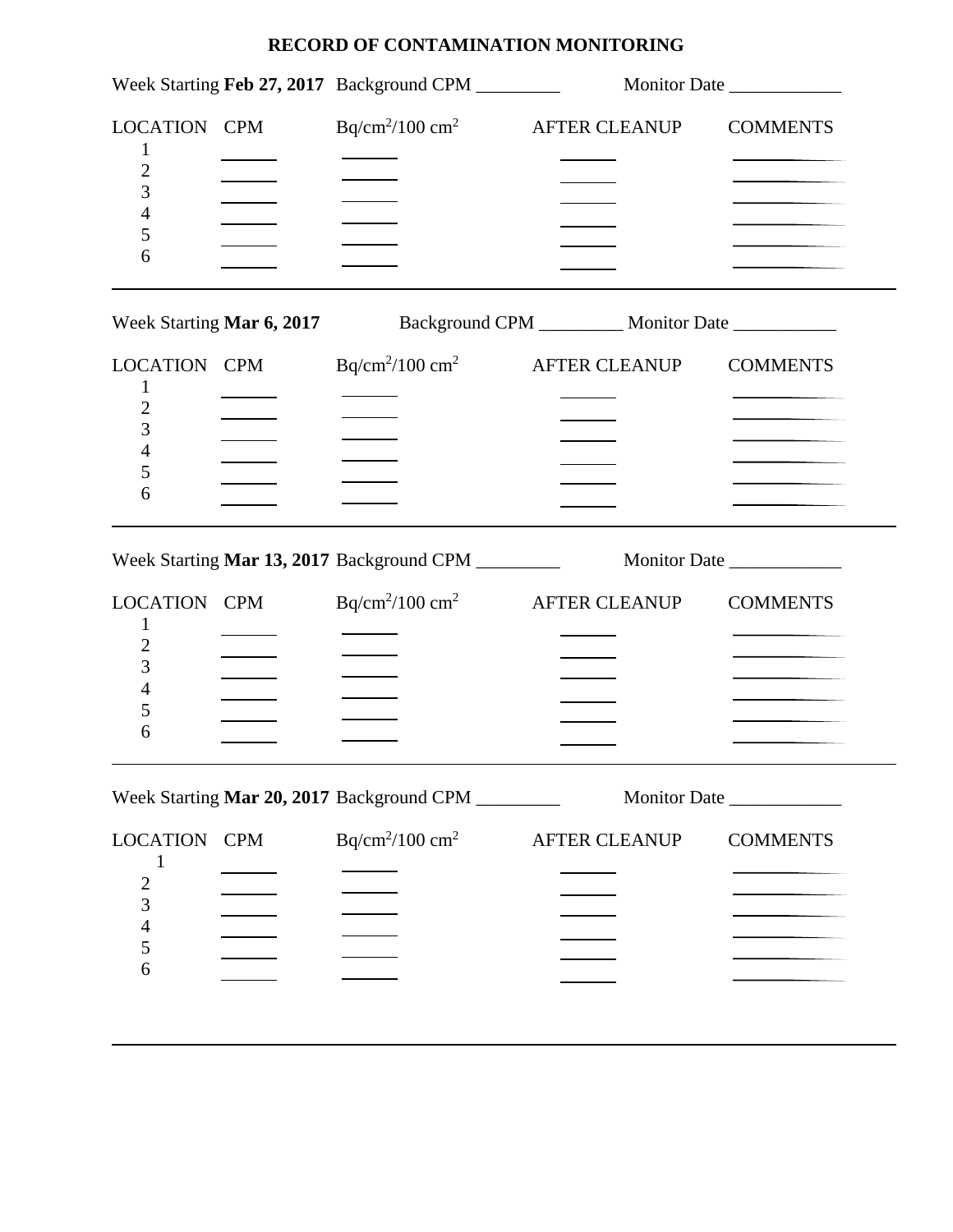|                                                                             | Week Starting Mar 27, 2017 Background CPM |                      | Monitor Date    |
|-----------------------------------------------------------------------------|-------------------------------------------|----------------------|-----------------|
| LOCATION CPM<br>1<br>2<br>3<br>4<br>5<br>6                                  | $Bq/cm2/100 cm2$ AFTER CLEANUP            |                      | <b>COMMENTS</b> |
| Week Starting Apr 3, 2017                                                   | Background CPM __________                 |                      | Monitor Date    |
| LOCATION CPM<br>1<br>$\overline{c}$<br>3<br>4<br>5<br>6                     | $Bq/cm^2/100 \text{ cm}^2$                | <b>AFTER CLEANUP</b> | <b>COMMENTS</b> |
|                                                                             |                                           |                      |                 |
| LOCATION CPM<br>1<br>2<br>3<br>4<br>5<br>6                                  | $Bq/cm^2/100 \text{ cm}^2$                | <b>AFTER CLEANUP</b> | <b>COMMENTS</b> |
|                                                                             | Week Starting Apr 17, 2017 Background CPM |                      |                 |
| <b>LOCATION CPM</b><br>1<br>$\overline{c}$<br>3<br>$\overline{4}$<br>5<br>6 | $Bq/cm^2/100 cm^2$                        | <b>AFTER CLEANUP</b> | <b>COMMENTS</b> |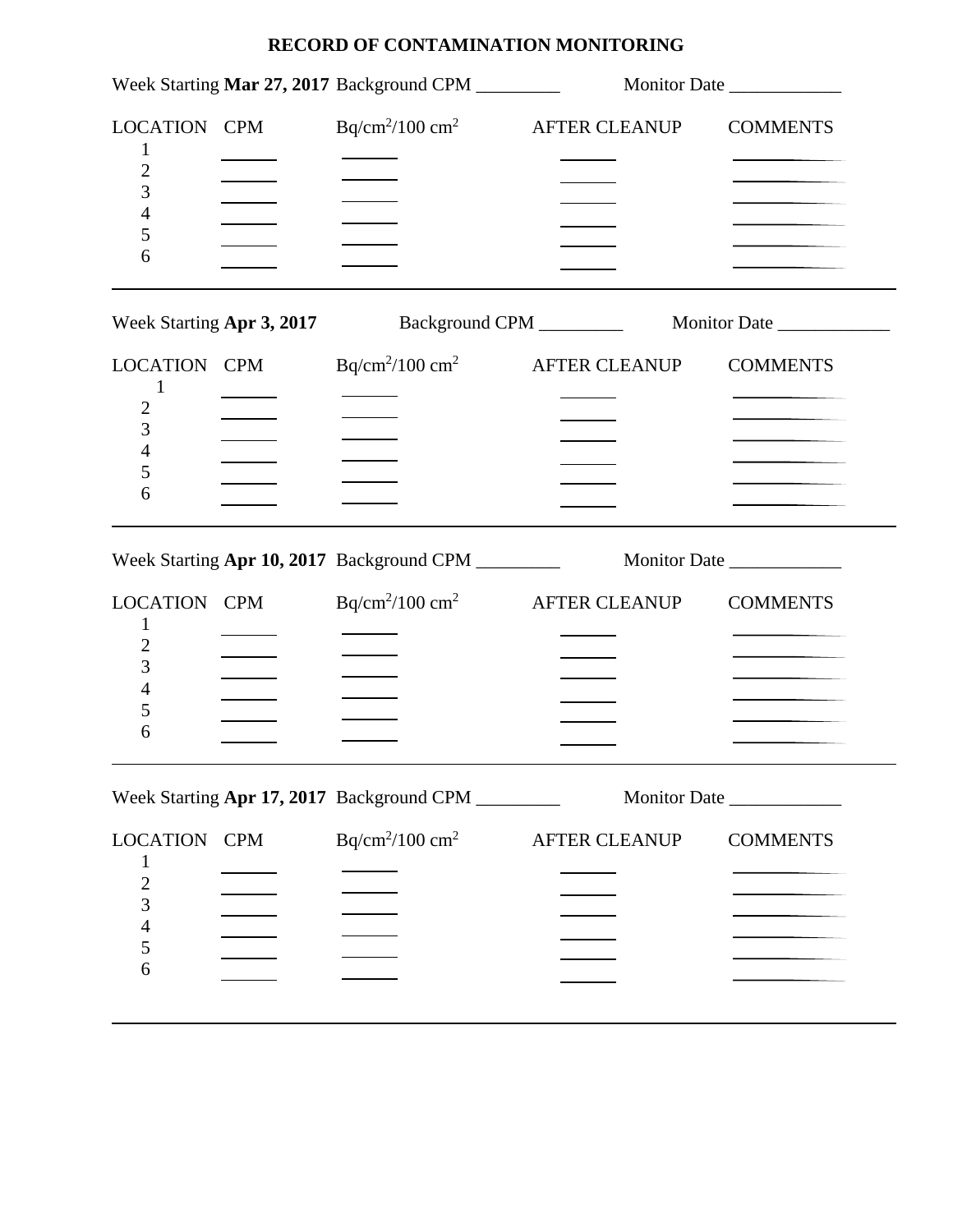|                                                                                |                    |                                                    |                      |               | Week Starting April 24, 2017 Background CPM __________ Monitor Date ____________ |
|--------------------------------------------------------------------------------|--------------------|----------------------------------------------------|----------------------|---------------|----------------------------------------------------------------------------------|
| LOCATION CPM<br>$\overline{c}$<br>3<br>4<br>5<br>6                             |                    | $Bq/cm^2/100 cm^2$                                 |                      | AFTER CLEANUP | <b>COMMENTS</b>                                                                  |
|                                                                                |                    | Week Starting May 1, 2017 Background CPM _________ |                      |               | Monitor Date _______________                                                     |
| LOCATION CPM<br>1<br>2<br>3<br>4<br>5<br>6                                     |                    | $Bq/cm^2/100 cm^2$                                 |                      | AFTER CLEANUP | <b>COMMENTS</b>                                                                  |
|                                                                                |                    |                                                    |                      |               | Week Starting May 8, 2017 Background CPM ____________ Monitor Date ____________  |
| LOCATION CPM<br>1<br>3<br>4<br>5<br>6                                          |                    | $Bq/cm^2/100 cm^2$ AFTER CLEANUP                   |                      |               | <b>COMMENTS</b>                                                                  |
|                                                                                |                    | Week Starting May 15, 2017 Background CPM          |                      |               | Monitor Date                                                                     |
| LOCATION CPM<br>1<br>$\overline{c}$<br>3<br>$\overline{\mathcal{L}}$<br>5<br>6 | $Bq/cm^2/100 cm^2$ |                                                    | <b>AFTER CLEANUP</b> |               | <b>COMMENTS</b>                                                                  |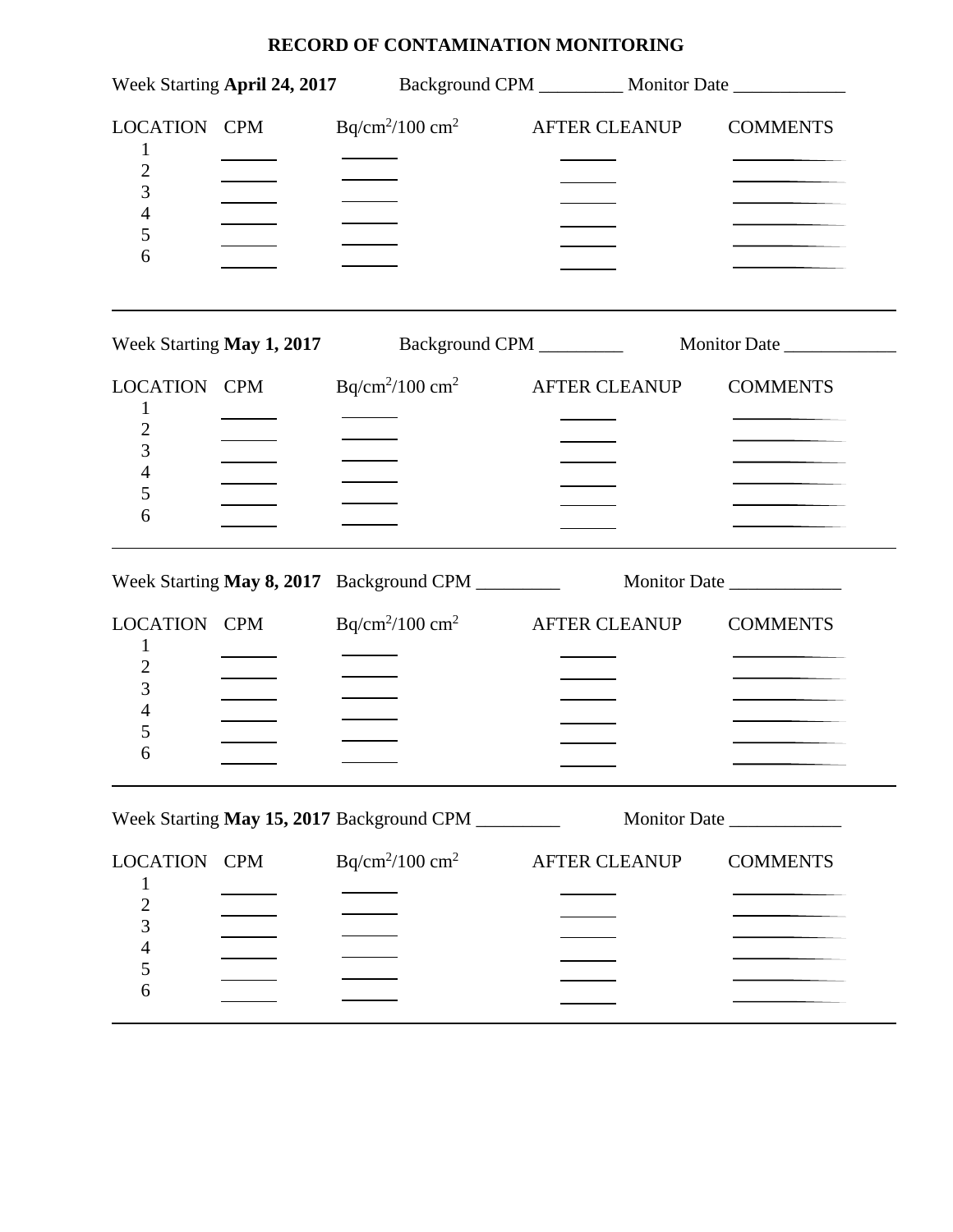|                                                                                    |                                  | Week Starting May 22, 2017 Background CPM _________                        |                      | Monitor Date    |
|------------------------------------------------------------------------------------|----------------------------------|----------------------------------------------------------------------------|----------------------|-----------------|
| LOCATION CPM<br>1<br>$\overline{c}$<br>3<br>4<br>5<br>6                            |                                  | $Bq/cm^2/100 cm^2$                                                         | <b>AFTER CLEANUP</b> | <b>COMMENTS</b> |
|                                                                                    |                                  | Week Starting May 29, 2017 Background CPM _________ Monitor Date _________ |                      |                 |
| <b>LOCATION CPM</b><br>1<br>$\overline{c}$<br>3<br>4<br>5<br>6                     |                                  | $Bq/cm^2/100 cm^2$ AFTER CLEANUP                                           |                      | <b>COMMENTS</b> |
|                                                                                    | Week Starting <b>Jun 5, 2017</b> | Background CPM _________                                                   |                      | Monitor Date    |
| <b>LOCATION CPM</b><br>1<br>2<br>3<br>4<br>5<br>6                                  |                                  | $Bq/cm^2/100 cm^2$                                                         | <b>AFTER CLEANUP</b> | <b>COMMENTS</b> |
|                                                                                    |                                  | Week Starting Jun 12, 2017 Background CPM                                  |                      | Monitor Date    |
| LOCATION CPM<br>1<br>$\frac{2}{3}$<br>$\overline{4}$<br>5<br>$\boldsymbol{6}$<br>7 |                                  | $Bq/cm^2/100 cm^2$                                                         | AFTER CLEANUP        | <b>COMMENTS</b> |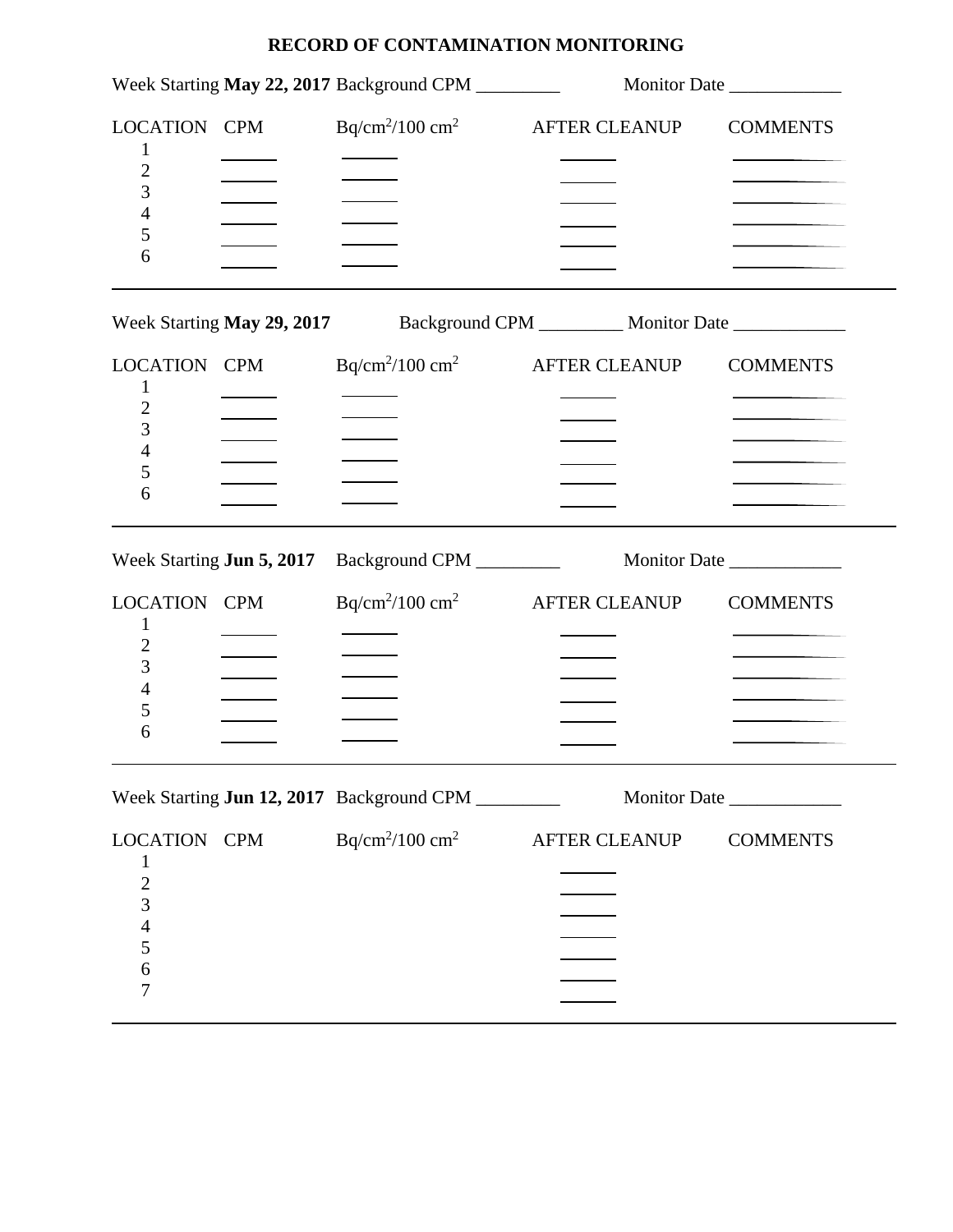|                                                                                |                            | Week Starting Jun 19, 2017 Background CPM                                  |                      | Monitor Date                                         |
|--------------------------------------------------------------------------------|----------------------------|----------------------------------------------------------------------------|----------------------|------------------------------------------------------|
| LOCATION CPM<br>1<br>$\overline{c}$<br>3<br>$\overline{\mathcal{L}}$<br>5<br>6 |                            | $Bq/cm^2/100 cm^2$ AFTER CLEANUP                                           |                      | <b>COMMENTS</b>                                      |
|                                                                                |                            | Week Starting Jun 26, 2017 Background CPM _________ Monitor Date _________ |                      |                                                      |
| LOCATION CPM<br>1<br>$\overline{2}$<br>3<br>$\overline{4}$<br>5<br>6           |                            | $Bq/cm^2/100 cm^2$                                                         | <b>AFTER CLEANUP</b> | <b>COMMENTS</b><br>the control of the control of the |
| Week Starting Jul 3, 2017                                                      |                            | Background CPM _________                                                   |                      | Monitor Date                                         |
| <b>LOCATION CPM</b><br>1<br>2<br>3<br>4<br>5<br>6                              |                            | $Bq/cm^2/100 cm^2$                                                         | <b>AFTER CLEANUP</b> | <b>COMMENTS</b>                                      |
|                                                                                | Week Starting Jul 10, 2017 | Background CPM __________                                                  |                      |                                                      |
| <b>LOCATION CPM</b><br>$\overline{2}$<br>3                                     |                            | $Bq/cm^2/100 cm^2$                                                         | <b>AFTER CLEANUP</b> | <b>COMMENTS</b>                                      |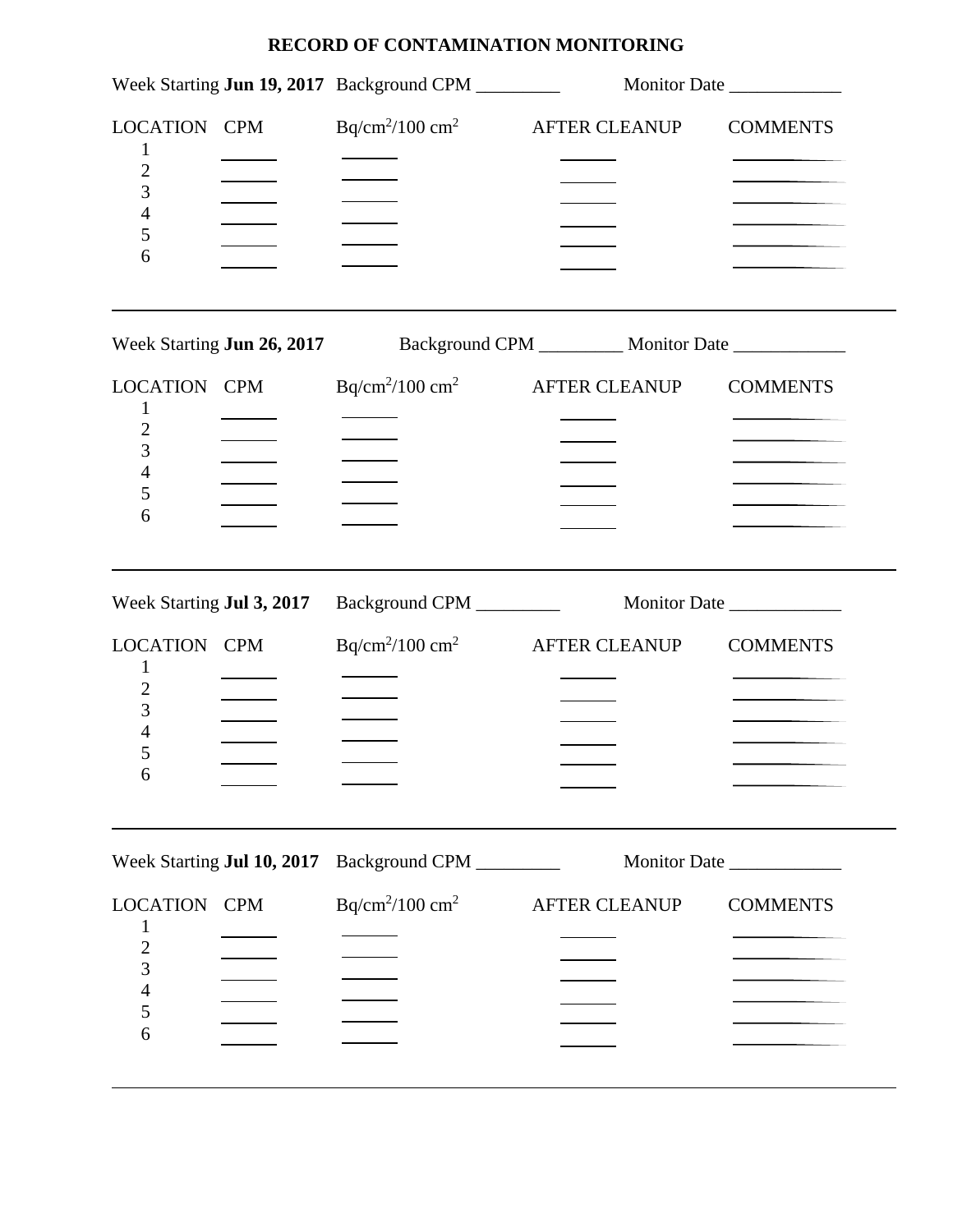|                                                            |                                   | Week Starting Jul 17, 2017 Background CPM |                                                                            | Monitor Date                                         |  |
|------------------------------------------------------------|-----------------------------------|-------------------------------------------|----------------------------------------------------------------------------|------------------------------------------------------|--|
| LOCATION CPM<br>2<br>3<br>4<br>5<br>6                      |                                   |                                           | $Bq/cm^2/100 cm^2$ AFTER CLEANUP                                           | <b>COMMENTS</b><br>the control of the control of the |  |
|                                                            |                                   |                                           | Week Starting Jul 24, 2017 Background CPM _________ Monitor Date _________ |                                                      |  |
| LOCATION CPM<br>1<br>2<br>3<br>4<br>5<br>6                 |                                   | $Bq/cm^2/100 cm^2$                        | <b>AFTER CLEANUP</b>                                                       | <b>COMMENTS</b>                                      |  |
|                                                            | Week Starting <b>Jul 31, 2017</b> |                                           |                                                                            |                                                      |  |
| LOCATION CPM<br>1<br>2<br>3<br>4<br>5<br>6                 |                                   |                                           | $Bq/cm^2/100 cm^2$ AFTER CLEANUP                                           | <b>COMMENTS</b>                                      |  |
|                                                            | Week Starting Aug 7, 2017         | Background CPM __________                 |                                                                            | Monitor Date ____________                            |  |
| LOCATION CPM<br>1<br>$\overline{c}$<br>3<br>$\overline{4}$ |                                   | $Bq/cm^2/100 cm^2$                        | <b>AFTER CLEANUP</b>                                                       | <b>COMMENTS</b>                                      |  |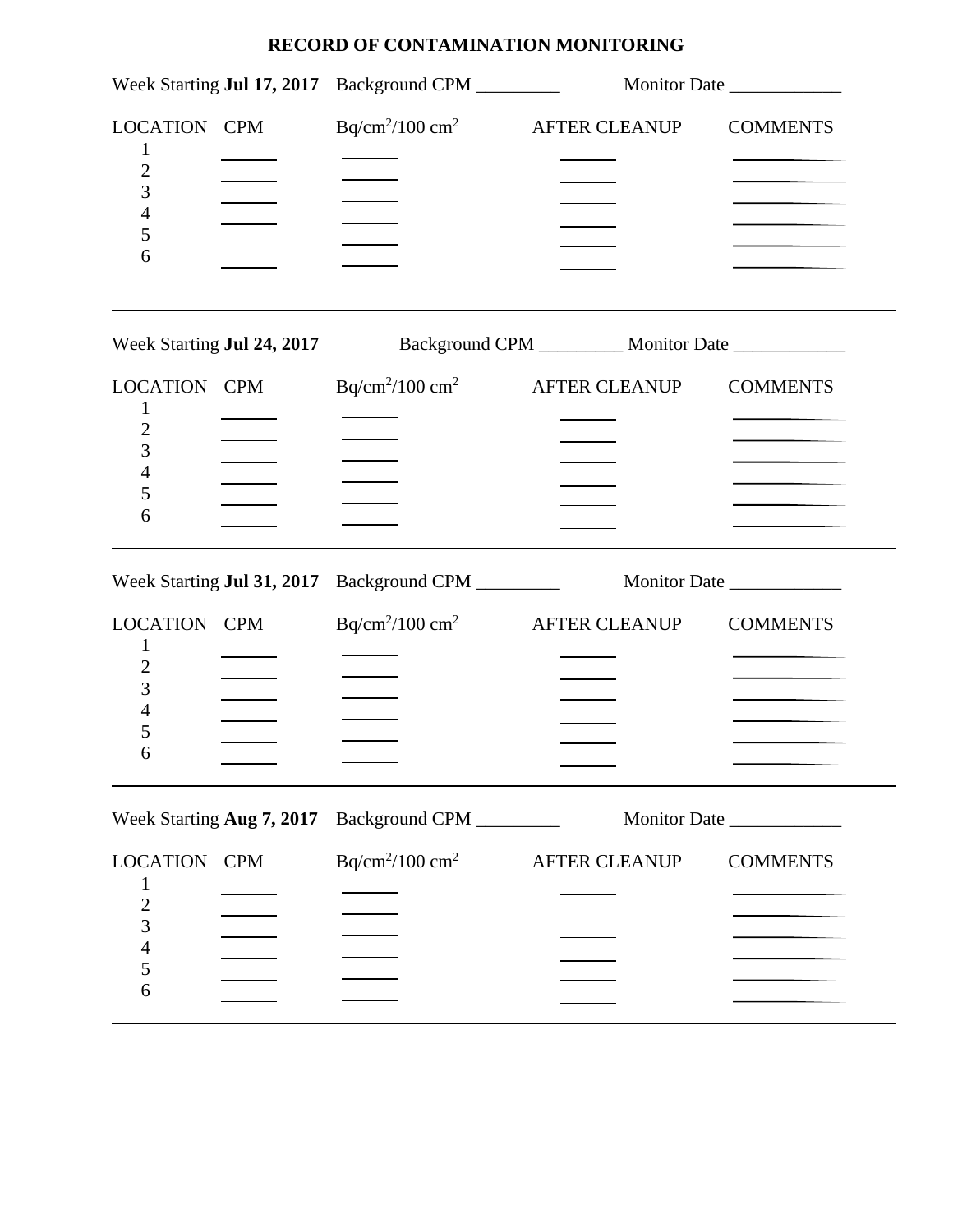|                                                                                                      | Week Starting Aug 14, 2017 Background CPM ________                         |                      | Monitor Date    |
|------------------------------------------------------------------------------------------------------|----------------------------------------------------------------------------|----------------------|-----------------|
| LOCATION CPM<br>1<br>$\overline{c}$<br>3<br>4<br>5<br>6                                              | $Bq/cm^2/100 cm^2$                                                         | AFTER CLEANUP        | <b>COMMENTS</b> |
|                                                                                                      | Week Starting Aug 21, 2017 Background CPM _________ Monitor Date _________ |                      |                 |
| LOCATION CPM<br>1<br>$\overline{c}$<br>3<br>4<br>5<br>6                                              | $Bq/cm^2/100 cm^2$                                                         | <b>AFTER CLEANUP</b> | <b>COMMENTS</b> |
|                                                                                                      |                                                                            |                      |                 |
| LOCATION CPM<br>1<br>$\overline{c}$<br>3<br>4<br>5<br>6                                              | $Bq/cm^2/100 cm^2$ AFTER CLEANUP                                           |                      | <b>COMMENTS</b> |
| Week Starting Sep 4, 2017                                                                            | Background CPM                                                             |                      | Monitor Date    |
| LOCATION CPM<br>1<br>$\overline{\mathbf{c}}$<br>$\overline{3}$<br>$\overline{\mathcal{L}}$<br>5<br>6 | $Bq/cm^2/100 cm^2$                                                         | <b>AFTER CLEANUP</b> | <b>COMMENTS</b> |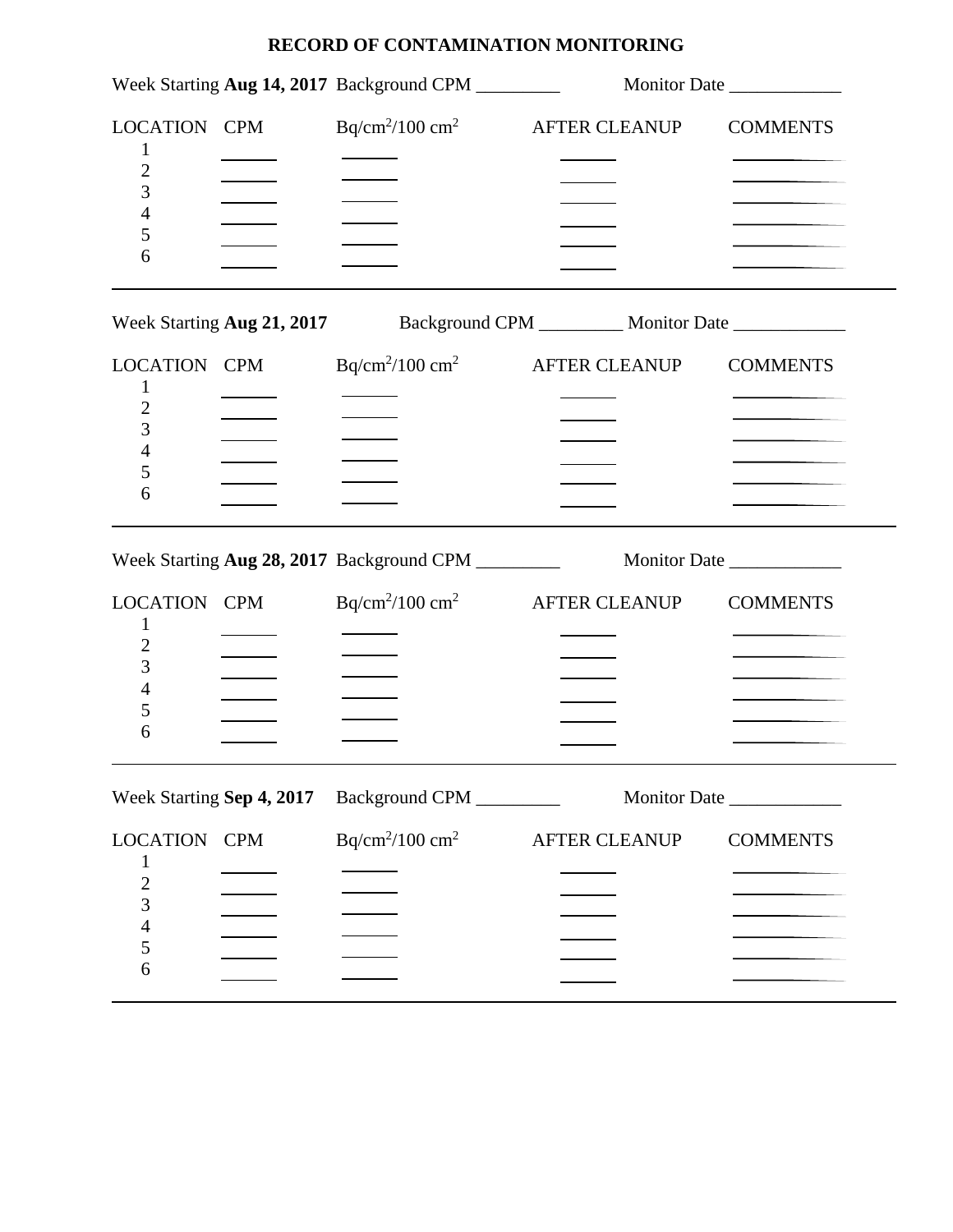|                                                                                                          | Week Starting Sep 11, 2017 Background CPM ________                         |                      | Monitor Date                       |
|----------------------------------------------------------------------------------------------------------|----------------------------------------------------------------------------|----------------------|------------------------------------|
| LOCATION CPM<br>$\bf{l}$<br>$\overline{c}$<br>3<br>4<br>5<br>6                                           | $Bq/cm^2/100 cm^2$                                                         | <b>AFTER CLEANUP</b> | <b>COMMENTS</b>                    |
|                                                                                                          | Week Starting Sep 18, 2017 Background CPM _________ Monitor Date _________ |                      |                                    |
| LOCATION CPM<br>1<br>$\overline{c}$<br>3<br>4<br>5<br>6<br>LOCATION CPM<br>1<br>$\overline{c}$<br>3<br>4 | $Bq/cm^2/100 cm^2$ AFTER CLEANUP<br>$Bq/cm^2/100 cm^2$                     | <b>AFTER CLEANUP</b> | <b>COMMENTS</b><br><b>COMMENTS</b> |
| 5<br>6                                                                                                   |                                                                            |                      |                                    |
| Week Starting Oct 2, 2017                                                                                | Background CPM _________                                                   |                      | Monitor Date                       |
| <b>LOCATION CPM</b><br>$\mathbf 1$<br>$\overline{\mathbf{c}}$<br>3<br>$\overline{\mathcal{L}}$<br>5<br>6 | $Bq/cm^2/100$ cm <sup>2</sup>                                              | <b>AFTER CLEANUP</b> | <b>COMMENTS</b>                    |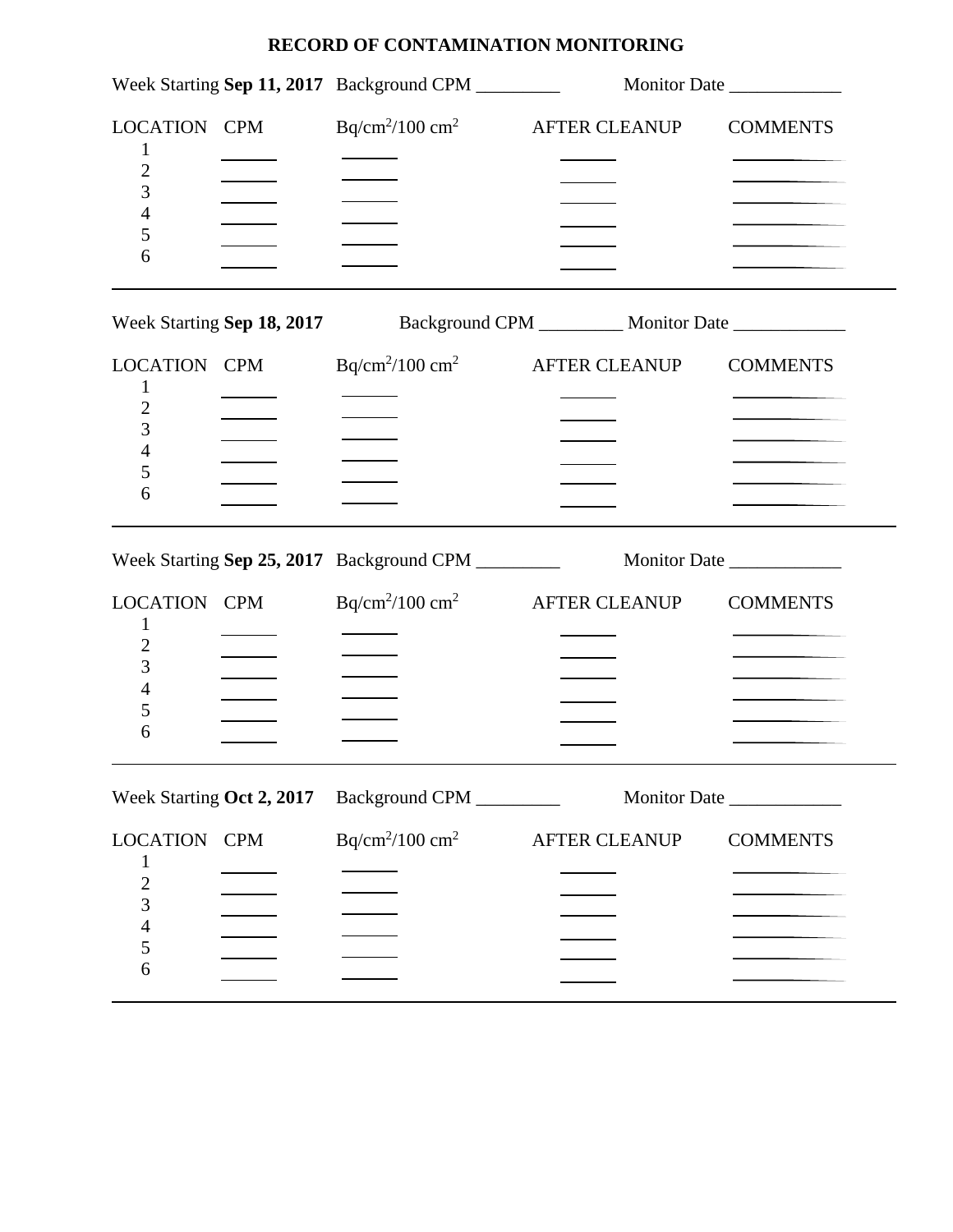|                                                                                       | Week Starting Oct 9, 2017 Background CPM                                   |                      | Monitor Date    |
|---------------------------------------------------------------------------------------|----------------------------------------------------------------------------|----------------------|-----------------|
| LOCATION CPM<br>$\overline{c}$<br>3<br>4<br>5<br>6                                    | $Bq/cm^2/100 cm^2$ AFTER CLEANUP                                           |                      | <b>COMMENTS</b> |
|                                                                                       | Week Starting Oct 16, 2017 Background CPM _________ Monitor Date _________ |                      |                 |
| LOCATION CPM<br>1<br>2<br>3<br>4<br>5<br>6                                            | $Bq/cm^2/100 cm^2$                                                         | <b>AFTER CLEANUP</b> | <b>COMMENTS</b> |
|                                                                                       | Week Starting Oct 23, 2017 Background CPM _________                        |                      |                 |
| LOCATION CPM<br>1<br>2<br>3<br>4<br>5<br>6                                            | $Bq/cm^2/100 cm^2$                                                         | <b>AFTER CLEANUP</b> | <b>COMMENTS</b> |
|                                                                                       | Week Starting Oct 30, 2017 Background CPM                                  |                      | Monitor Date    |
| <b>LOCATION CPM</b><br>$\mathbf 1$<br>$\overline{c}$<br>3<br>$\overline{4}$<br>5<br>6 | $Bq/cm^2/100 cm^2$                                                         | <b>AFTER CLEANUP</b> | <b>COMMENTS</b> |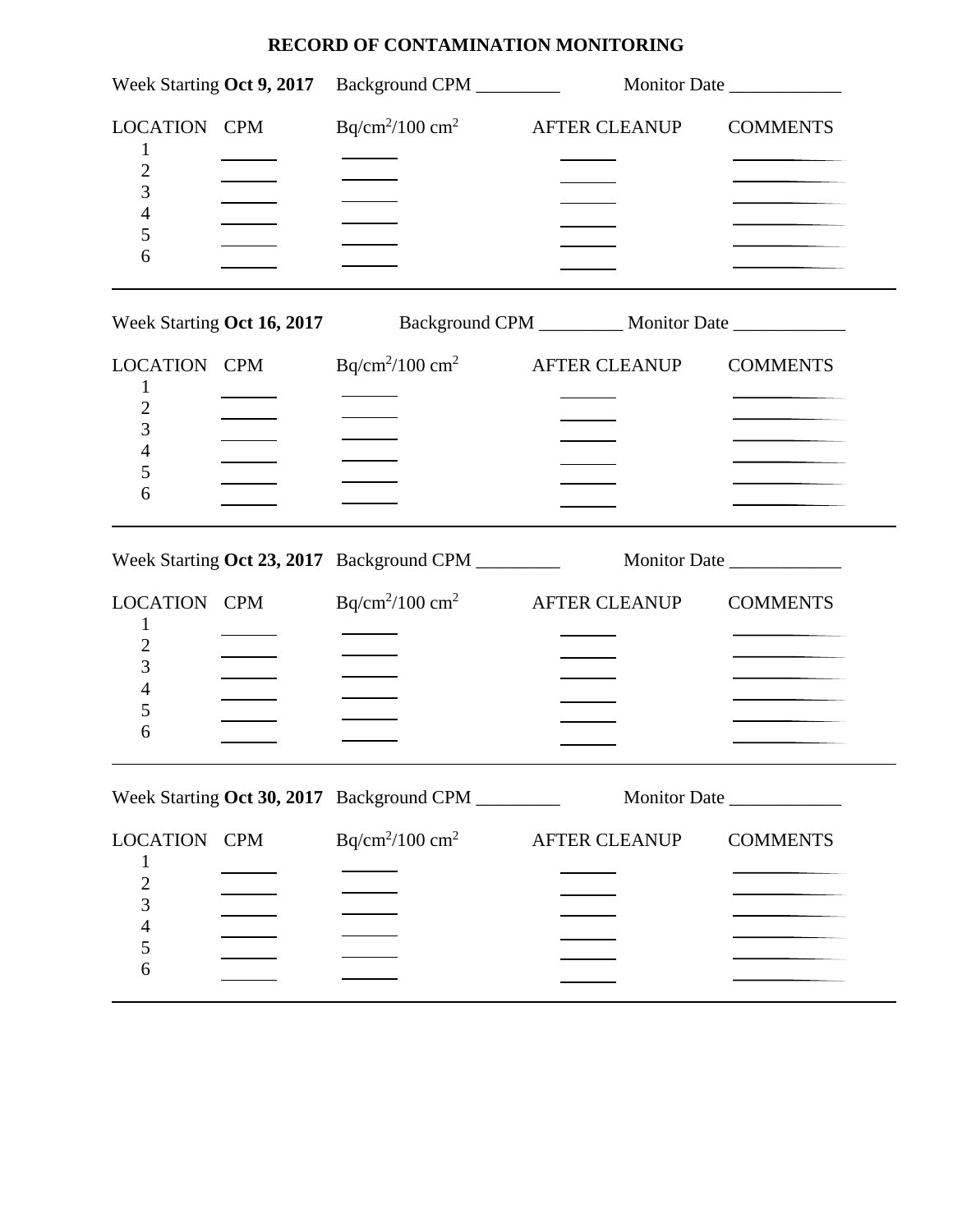|                                                                | Week Starting Nov 6, 2017 Background CPM                                   |                      | Monitor Date    |
|----------------------------------------------------------------|----------------------------------------------------------------------------|----------------------|-----------------|
| LOCATION CPM<br>$\bf{l}$<br>$\overline{c}$<br>3<br>4<br>5<br>6 | $Bq/cm^2/100$ cm <sup>2</sup>                                              | <b>AFTER CLEANUP</b> | <b>COMMENTS</b> |
|                                                                | Week Starting Nov 13, 2017 Background CPM _________ Monitor Date _________ |                      |                 |
| LOCATION CPM<br>1<br>2<br>3<br>4<br>5<br>6                     | $Bq/cm^2/100 \text{ cm}^2$                                                 | <b>AFTER CLEANUP</b> | <b>COMMENTS</b> |
|                                                                | Week Starting Nov 20, 2017 Background CPM ________                         |                      | Monitor Date    |
| LOCATION CPM<br>1<br>$\overline{c}$<br>3<br>4<br>5             | $Bq/cm^2/100 cm^2$                                                         | <b>AFTER CLEANUP</b> | <b>COMMENTS</b> |
| 6                                                              |                                                                            |                      |                 |
|                                                                | Week Starting Nov 27, 2017 Background CPM                                  |                      | Monitor Date    |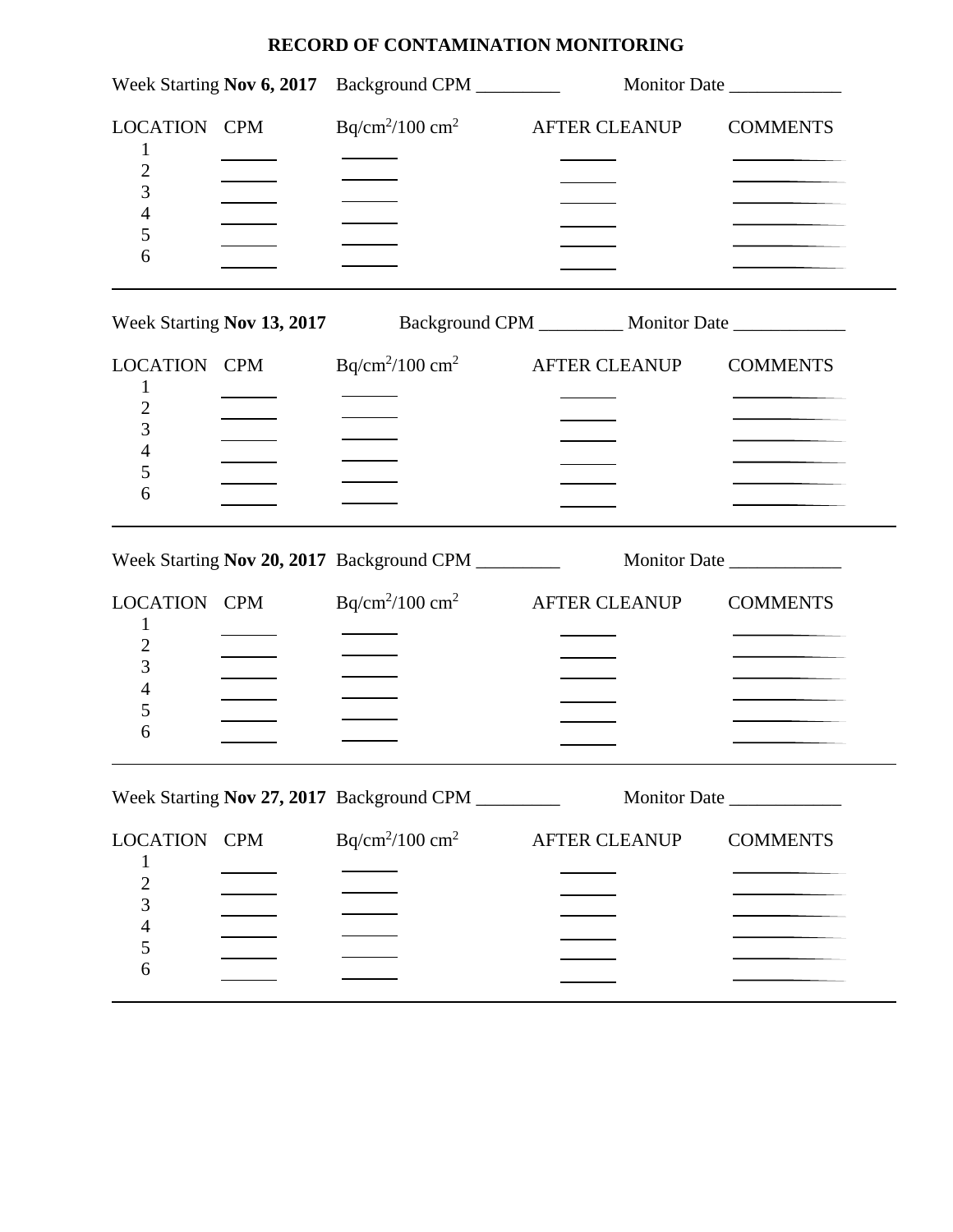|                                                         | Week Starting Dec 4, 2017 Background CPM                                     |                      | Monitor Date    |
|---------------------------------------------------------|------------------------------------------------------------------------------|----------------------|-----------------|
| LOCATION CPM<br>1<br>$\overline{c}$<br>3<br>4<br>5<br>6 | $Bq/cm^2/100 cm^2$                                                           | <b>AFTER CLEANUP</b> | <b>COMMENTS</b> |
|                                                         | Week Starting Dec 11, 2017 Background CPM __________ Monitor Date __________ |                      |                 |
| LOCATION CPM<br>1<br>$\overline{c}$<br>3<br>4<br>5<br>6 | $Bq/cm^2/100 cm^2$                                                           | <b>AFTER CLEANUP</b> | <b>COMMENTS</b> |
|                                                         |                                                                              |                      |                 |
| LOCATION CPM<br>1<br>$\overline{c}$                     | $Bq/cm^2/100 cm^2$                                                           | <b>AFTER CLEANUP</b> | <b>COMMENTS</b> |
| 3<br>4<br>5<br>6                                        |                                                                              |                      |                 |
|                                                         | Week Starting Dec 25, 2017 Background CPM                                    |                      |                 |